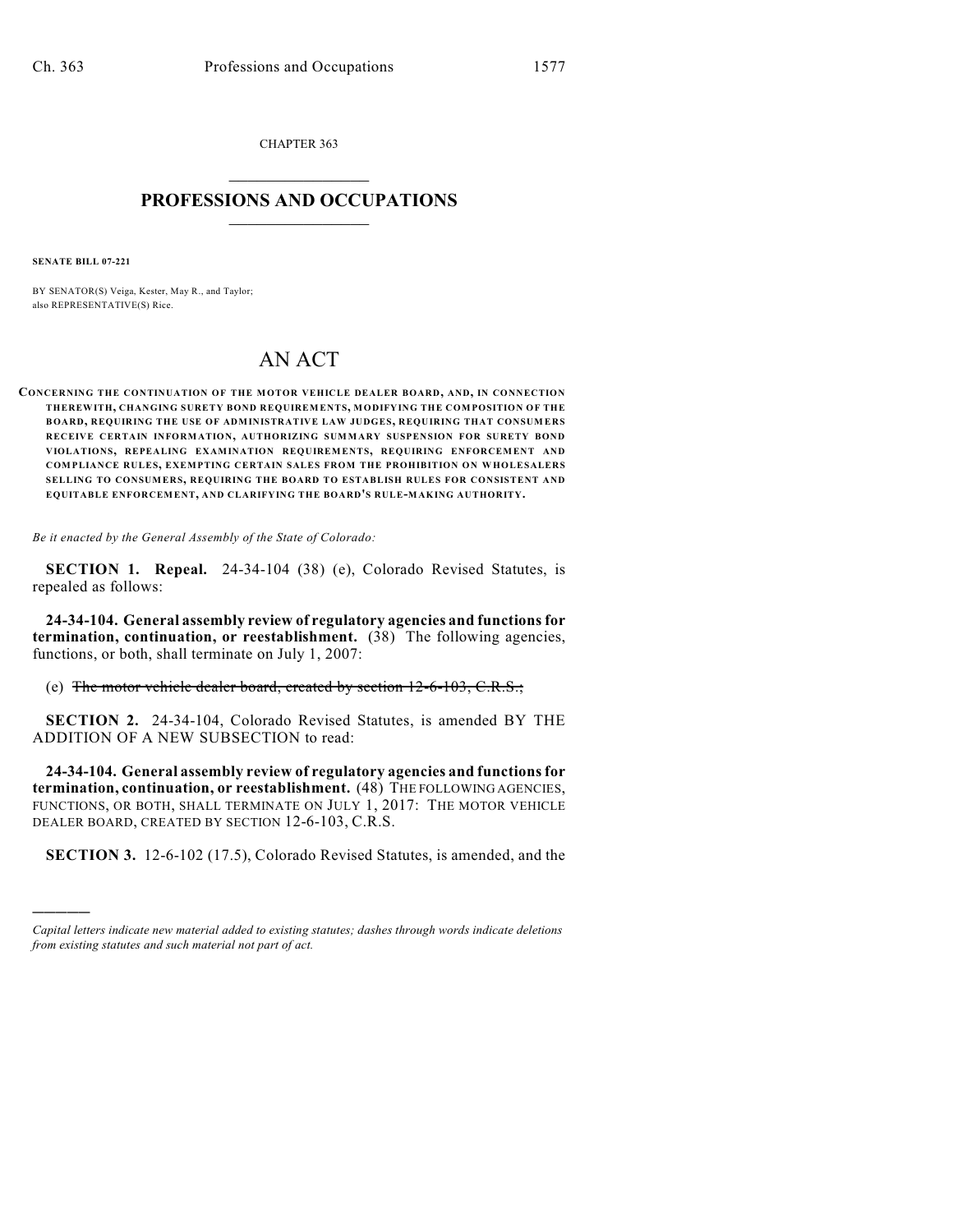said section 12-6-102 is further amended BY THE ADDITION OF A NEW SUBSECTION, to read:

**12-6-102. Definitions.** As used in this part 1, unless the context otherwise requires:

(2.4) "BUSINESS INCIDENTAL THERETO" MEANS A BUSINESS OWNED BY THE MOTOR VEHICLE DEALER OR USED MOTOR VEHICLE DEALER RELATED TO THE SALE OF MOTOR VEHICLES, INCLUDING, WITHOUT LIMITATION, MOTOR VEHICLE PART SALES, MOTOR VEHICLE REPAIR, MOTOR VEHICLE RECYCLING, MOTOR VEHICLE SECURITY INTEREST ASSIGNMENT, AND MOTOR VEHICLE TOWING.

(17.5) "Wholesale motor vehicle auction dealer" means any person or firm that provides auction services solely in wholesale transactions in which the purchasers are motor vehicle dealers licensed by this state or any other jurisdiction OR IN CONSUMER TRANSACTIONS OF GOVERNMENT VEHICLES AT A TIME AND PLACE THAT DOES NOT CONFLICT WITH A WHOLESALE MOTOR VEHICLE AUCTION CONDUCTED BY THAT LICENSEE.

**SECTION 4.** 12-6-104 (3) (a), (3) (e) (I), (3) (f.5), and (3) (n), Colorado Revised Statutes, are amended, and the said 12-6-104 is further amended BY THE ADDITION OF A NEW SUBSECTION, to read:

**12-6-104. Board - oath - meetings - powers and duties.** (3) The board is authorized and empowered:

(a) To promulgate, amend, and repeal reasonable rules and regulations relating to those functions the board is mandated to carry out pursuant to REASONABLY NECESSARY TO IMPLEMENT this part 1, including the administration, enforcement, issuance, and denial of licenses to motor vehicle dealers, motor vehicle salespersons, used motor vehicle dealers, wholesale motor vehicle auction dealers, and wholesalers, and the laws of the state of Colorado; as it deems necessary;

(e) (I) After due notice and a hearing, to review the findings of the judge if the hearing was conducted by an administrative law judge pursuant to section 24-4-105, C.R.S., or a hearing officer from within the board's membership, or upon its own findings if the hearing was conducted by the board, FROM A HEARING CONDUCTED PURSUANT TO THIS PART 1 to revoke and suspend or to order the executive director to issue or to reinstate, on such terms and conditions and for such period of time as to the board shall appear fair and just, any license issued under and pursuant to the terms and provisions of this part 1. The board may direct a letter of admonition for minor violations or may issue a letter of reprimand to any licensee for a violation of this part 1. A letter of admonition does not become a part of the licensee's record with the board. A letter of reprimand is a part of the licensee's record with the board for a period of two years after issuance and may be considered in aggravation of any subsequent violation by the licensee. When a letter of reprimand is sent to a licensee of the board, such licensee shall be notified in writing regarding the right to request in writing, within twenty days after receipt of such letter, that formal disciplinary proceedings be initiated against such licensee to adjudicate the propriety of the conduct upon which the letter of reprimand is based. If a request is made within such time period, the letter of reprimand is deemed vacated and the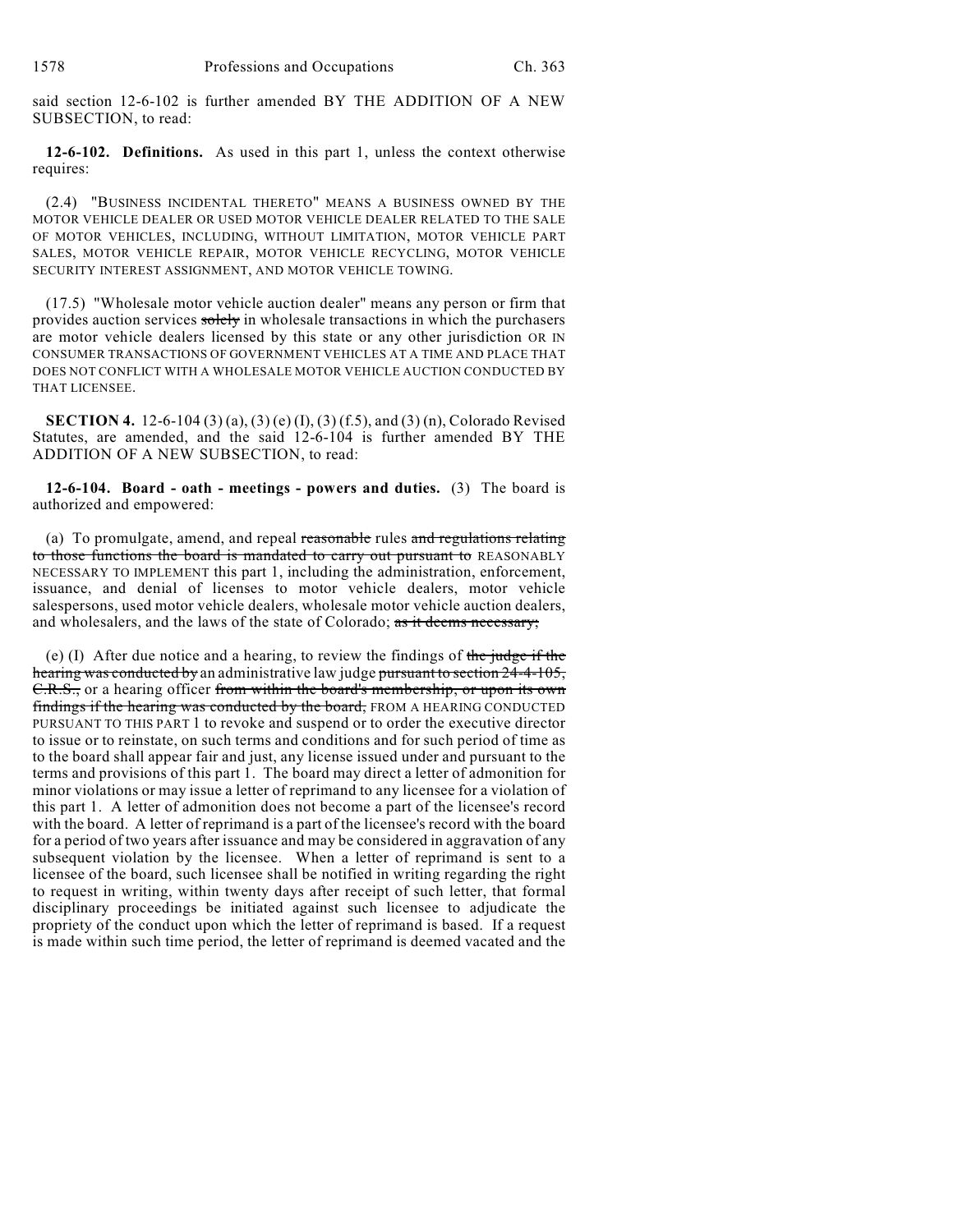matter shall be processed by means of formal disciplinary proceedings.

(f.5) To summarily issue cease and desist orders on such terms and conditions and for such period of time as to the board appears fair and just to any person who is licensed by the board pursuant to this part 1 if such orders are followed by notice and a hearing pursuant to subparagraph  $(I)$  of paragraph  $(e)$  of this subsection  $(3)$ SECTION 12-6-119;

(n) To promulgate guidelines in the form of rules and regulations to ensure that administrative penalties are equitably assessed and commensurate with the seriousness of the violation;

(4) THE BOARD SHALL PROMULGATE RULES BY JANUARY 1, 2008, ESTABLISHING ENFORCEMENT AND COMPLIANCE STANDARDS TO ENSURE THAT ADMINISTRATIVE PENALTIES ARE EQUITABLY ASSESSED AND COMMENSURATE WITH THE SERIOUSNESS OF THE VIOLATION.

**SECTION 5.** 12-6-104 (3) (k), Colorado Revised Statutes, is amended BY THE ADDITION OF A NEW SUBPARAGRAPH to read:

**12-6-104. Board - oath - meetings - powers and duties.** (3) The board is authorized and empowered:

(k) (IV) TO REQUIRE A LICENSEE TO INCLUDE WITH A CONSUMER SALES CONTRACT A WRITTEN NOTICE THAT PROVIDES TO THE CONSUMER THE CONTACT INFORMATION OF THE BOARD AND INFORMATION ABOUT THE BOARD'S AUTHORITY OVER CONSUMER MOTOR VEHICLE SALES;

**SECTION 6.** 12-6-108 (1) (h) (I), Colorado Revised Statutes, is amended, and the said 12-6-108 is further amended BY THE ADDITION OF A NEW SUBSECTION, to read:

**12-6-108. Classes of licenses.** (1) Licenses issued under the provisions of this part 1 shall be of the following classes:

(h) (I) Wholesale motor vehicle auction dealer's license shall permit a licensee to engage in the activities of a wholesale motor vehicle auction dealer if the licensee provides auction services solely in connection with wholesale transactions in which the purchasers are motor vehicle dealers licensed by this state or any other jurisdiction OR IN CONNECTION WITH THE SALE OF GOVERNMENT VEHICLES TO CONSUMERS AT A TIME AND PLACE THAT DOES NOT CONFLICT WITH A WHOLESALE MOTOR VEHICLE AUCTION CONDUCTED BY THAT LICENSEE. A wholesale motor vehicle auction dealer shall abide by all laws AND rules and regulations of the state of Colorado.

(4) THE LICENSING REQUIREMENTS OF THIS PART 1 SHALL NOT APPLY TO AN INSURANCE COMPANY SELLING OR OFFERING TO SELL A MOTOR VEHICLE THROUGH A MOTOR VEHICLE DEALER OR USED MOTOR VEHICLE DEALER IF THE VEHICLE IS OBTAINED BY THE COMPANY AS A RESULT OF AN INSURANCE CLAIM.

**SECTION 7.** 12-6-108, Colorado Revised Statutes, is amended BY THE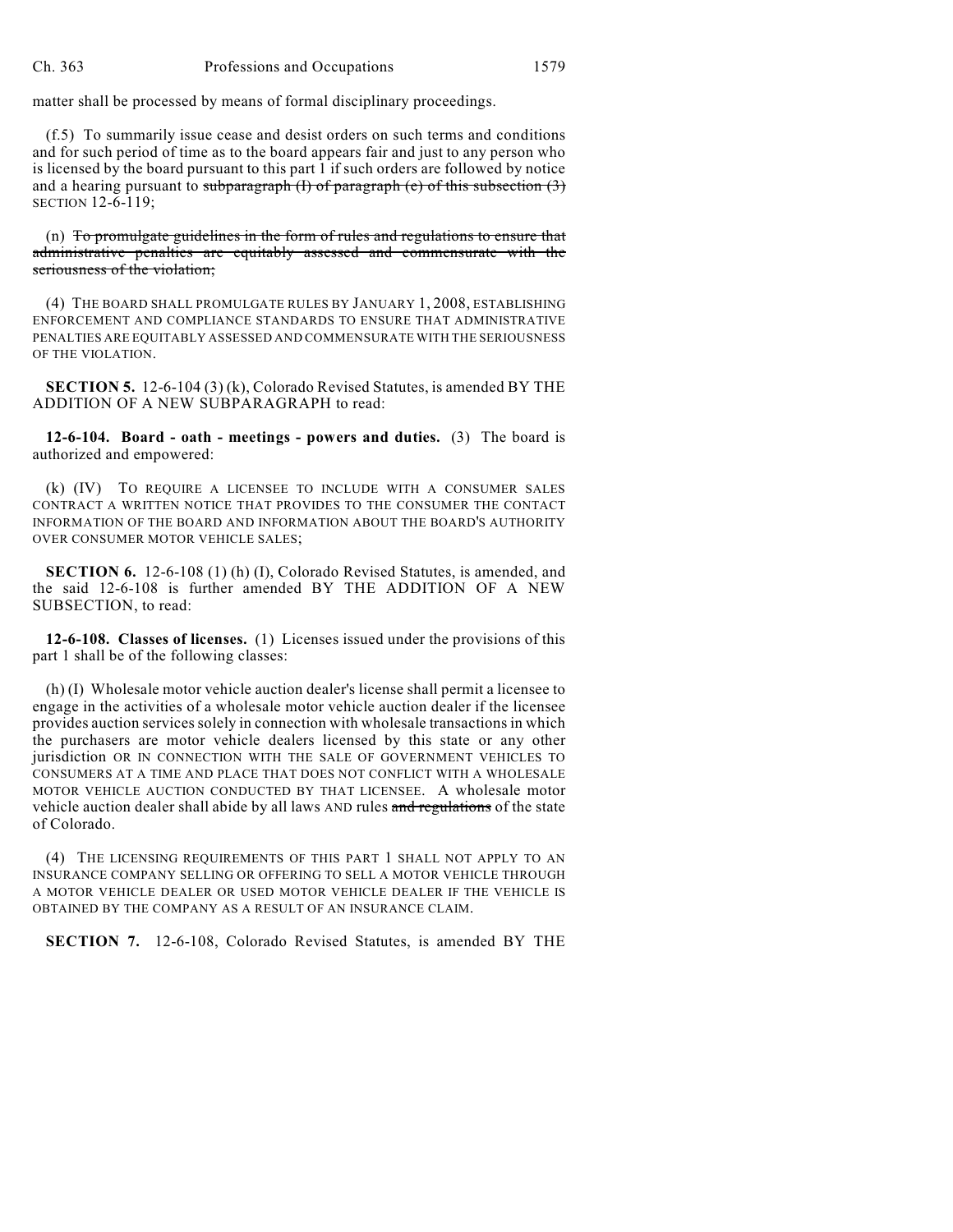## ADDITION OF A NEW SUBSECTION to read:

**12-6-108. Classes of licenses.** (3) THE LICENSING REQUIREMENTS OF THIS PART 1 SHALL NOT APPLY TO BANKS, SAVINGS BANKS, SAVINGS AND LOAN ASSOCIATIONS, BUILDING AND LOAN ASSOCIATIONS, INDUSTRIAL BANKS, OR CREDIT UNIONS OR AN AFFILIATE OR SUBSIDIARY OF SUCH ENTITIES IN OFFERING TO SELL, OR IN THE SALE OF, A MOTOR VEHICLE THAT WAS SUBJECT TO A LEASE OR THAT HAS BEEN REPOSSESSED OR FORECLOSED UPON IF THE REPOSSESSION OR FORECLOSURE IS IN CONNECTION WITH A LOAN MADE OR ORIGINATED IN COLORADO.

**SECTION 8.** 12-6-111 (2) (a), Colorado Revised Statutes, is amended to read:

**12-6-111. Bond of licensee.** (2) (a) The purpose of the bond procured by the applicant pursuant to subsection (1) of this section and sections  $12-6-112$  (1) and SECTION 12-6-112.2 (1) is to provide for the reimbursement for any loss or damage suffered by any retail consumer caused by violation of this part 1 by a motor vehicle dealer, used motor vehicle dealer, wholesale motor vehicle auction dealer, or wholesaler. For a wholesale transaction, the bond is available to each party to the transaction; except that, if a retail consumer is involved, such consumer shall have priority to recover from the bond. The amount of the bond shall be thirty thousand FIFTY THOUSAND dollars for a motor vehicle dealer applicant, used motor vehicle dealer applicant, wholesale motor vehicle auction dealer applicant, or wholesaler applicant except the amount of the bond shall be five thousand dollars for those dealers who sell only small utility trailers which THAT weigh less than two thousand pounds. The aggregate liability of the surety for all transactions shall not exceed the amount of the bond, regardless of the number of claims or claimants.

**SECTION 9.** 12-6-112 (1), Colorado Revised Statutes, is amended to read:

**12-6-112. Motor vehicle salesperson's bond.** (1) Before any motor vehicle salesperson's license is issued by the board through the executive director to any applicant therefor, the said applicant shall procure and file with the board evidence of a savings account, deposit, or certificate of deposit meeting the requirements of section  $11-35-101$ , C.R.S., or a good and sufficient bond in the amount of five FIFTEEN thousand dollars with corporate surety thereon duly licensed to do business within the state, approved as to form by the attorney general of the state, and conditioned that said applicant shall perform in good faith as a motor vehicle salesperson without fraud or fraudulent representation and without the violation of any of the provisions of this part 1 that are designated by the board by rule.

**SECTION 10.** 12-6-113, Colorado Revised Statutes, is amended to read:

**12-6-113. Testing licensees.** All Persons applying for a motor vehicle dealer's, used motor vehicle dealer's, wholesaler's, wholesale motor vehicle auction dealer's, or motor vehicle salesperson's license under this part 1 shall be examined for their knowledge of the motor vehicle laws of the state of Colorado and the rules and regulations promulgated pursuant to this part 1. If the applicant is a corporation, the managing officer shall take such examination, and, if the applicant is a partnership, all the general partners shall take such examination. No license shall be issued except upon successful passing of the examination. THE BOARD SHALL IMPLEMENT BY JANUARY 1, 2008, A PSYCHOMETRICALLY VALID AND RELIABLE SALESPERSON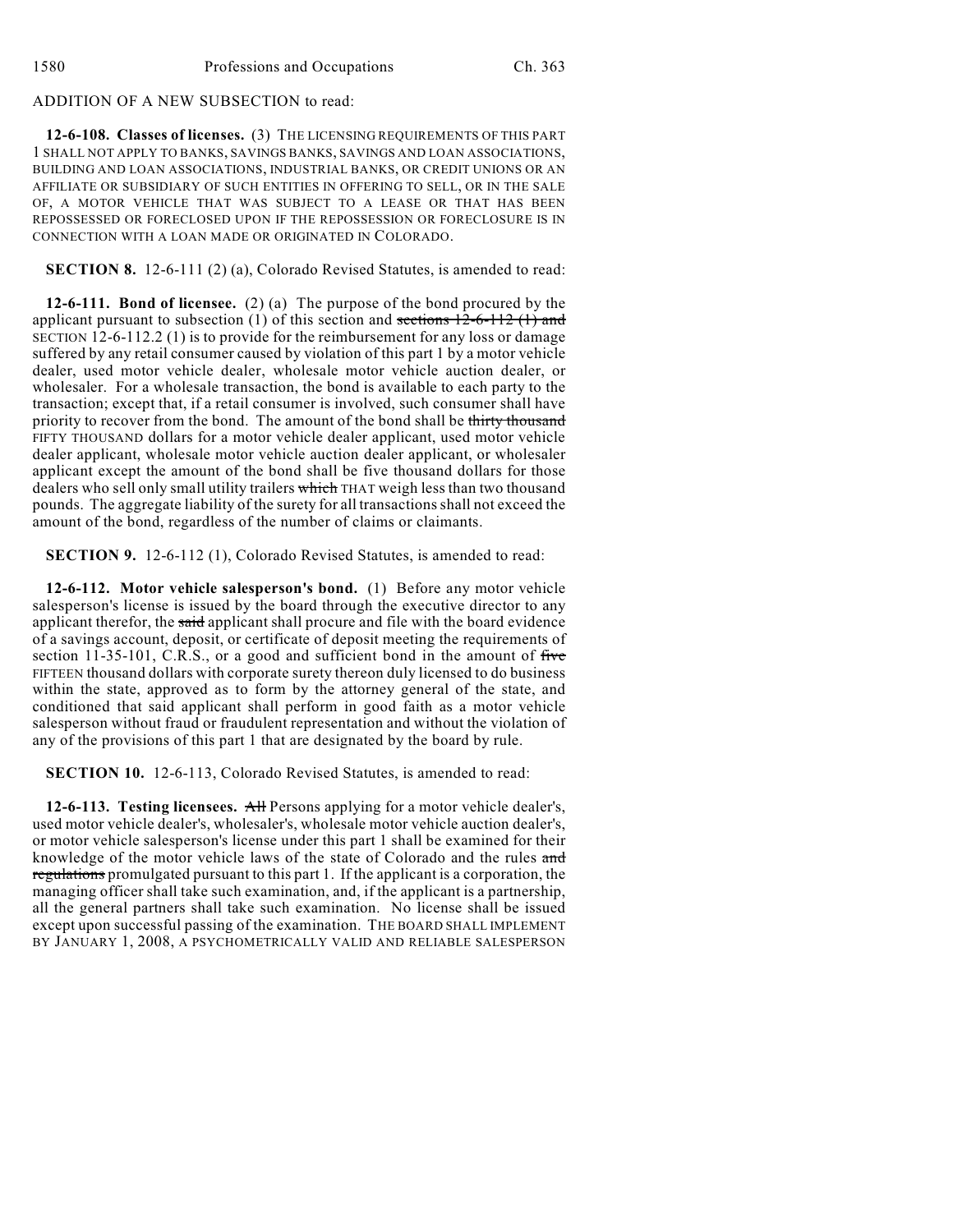EXAM THAT MEASURES THE MINIMUM LEVEL OF COMPETENCE NECESSARY TO PRACTICE.

**SECTION 11.** 12-6-119, Colorado Revised Statutes, is amended to read:

**12-6-119. Procedure for denial, suspension, or revocation of license - judicial review.** (1) The denial, suspension, or revocation of licenses issued under this part 1 shall be in accordance with the provisions of sections 24-4-104 and 24-4-105, C.R.S.; except that the discovery available under rule 26 (b) (2) of the Colorado rules of civil procedure is available in any proceeding. conducted by the board.

 $(2)$  (a) (I) The board may SHALL appoint an administrative law judge pursuant to part 10 of article 30 of title 24, C.R.S., or a hearing officer from among its membership to conduct hearings for the board ANY HEARING CONCERNING THE LICENSING OR DISCIPLINE OF A MOTOR VEHICLE DEALER, USED MOTOR VEHICLE DEALER, WHOLESALER, BUYER'S AGENT, OR WHOLESALE MOTOR VEHICLE AUCTION DEALER; EXCEPT THAT THE BOARD MAY, UPON A UNANIMOUS VOTE OF THE MEMBERS PRESENT WHEN THE VOTE IS TAKEN, CONDUCT THE HEARING IN LIEU OF APPOINTING AN ADMINISTRATIVE LAW JUDGE.

(II) BEGINNING JULY 1, 2008, THE BOARD SHALL ISSUE AN ANNUAL REPORT TO THE EXECUTIVE DIRECTOR DETAILING THE NUMBER OF HEARINGS HELD PURSUANT TO THIS PARAGRAPH (a) AND THE NUMBER OF SUCH HEARINGS CONDUCTED BY THE BOARD. IF THE BOARD CONDUCTS GREATER THAN FORTY PERCENT OF THE HEARINGS, THE EXECUTIVE DIRECTOR SHALL ANALYZE THE HEARING PROCEDURES AND ACTS AND ISSUE A REPORT TO THE GENERAL ASSEMBLY, WHICH SHALL INCLUDE ANY RECOMMENDATIONS OF THE EXECUTIVE DIRECTOR.

(b) THE BOARD SHALL ASSIGN A HEARING CONCERNING THE LICENSING OR DISCIPLINE OF A MOTOR VEHICLE SALESPERSON TO THE EXECUTIVE DIRECTOR WHO SHALL APPOINT AN OFFICER TO CONDUCT A HEARING.

(3) Hearings conducted by a hearing officer appointed from the board membership shall be in accordance with procedures established by the board. Hearings conducted before an administrative law judge shall be in accordance with the rules of procedure of the office of administrative courts. HEARINGS CONDUCTED BEFORE AN OFFICER APPOINTED BY THE EXECUTIVE DIRECTOR SHALL BE IN ACCORDANCE WITH THE RULES OF PROCEDURE ESTABLISHED BY THE EXECUTIVE DIRECTOR.

(4) THE BOARD MAY SUMMARILY SUSPEND A LICENSEE REQUIRED TO POST A BOND UNDER THIS ARTICLE IF SUCH LICENSEE DOES NOT HAVE A BOND IN FULL FORCE AND EFFECT AS REQUIRED BY THIS ARTICLE. THE SUSPENSION SHALL BECOME EFFECTIVE UPON THE EARLIER OF THE LICENSEE RECEIVING NOTICE OF THE SUSPENSION OR WITHIN THREE DAYS AFTER THE NOTICE OF SUSPENSION IS MAILED TO A LICENSEE'S LAST-KNOWN ADDRESS ON FILE WITH THE BOARD. THE NOTICE MAY BE EFFECTED BY CERTIFIED MAIL OR PERSONAL DELIVERY.

(5) The court of appeals shall have initial jurisdiction to review all final actions and orders that are subject to judicial review of the board. Such proceedings shall be conducted in accordance with section 24-4-106 (11), C.R.S.